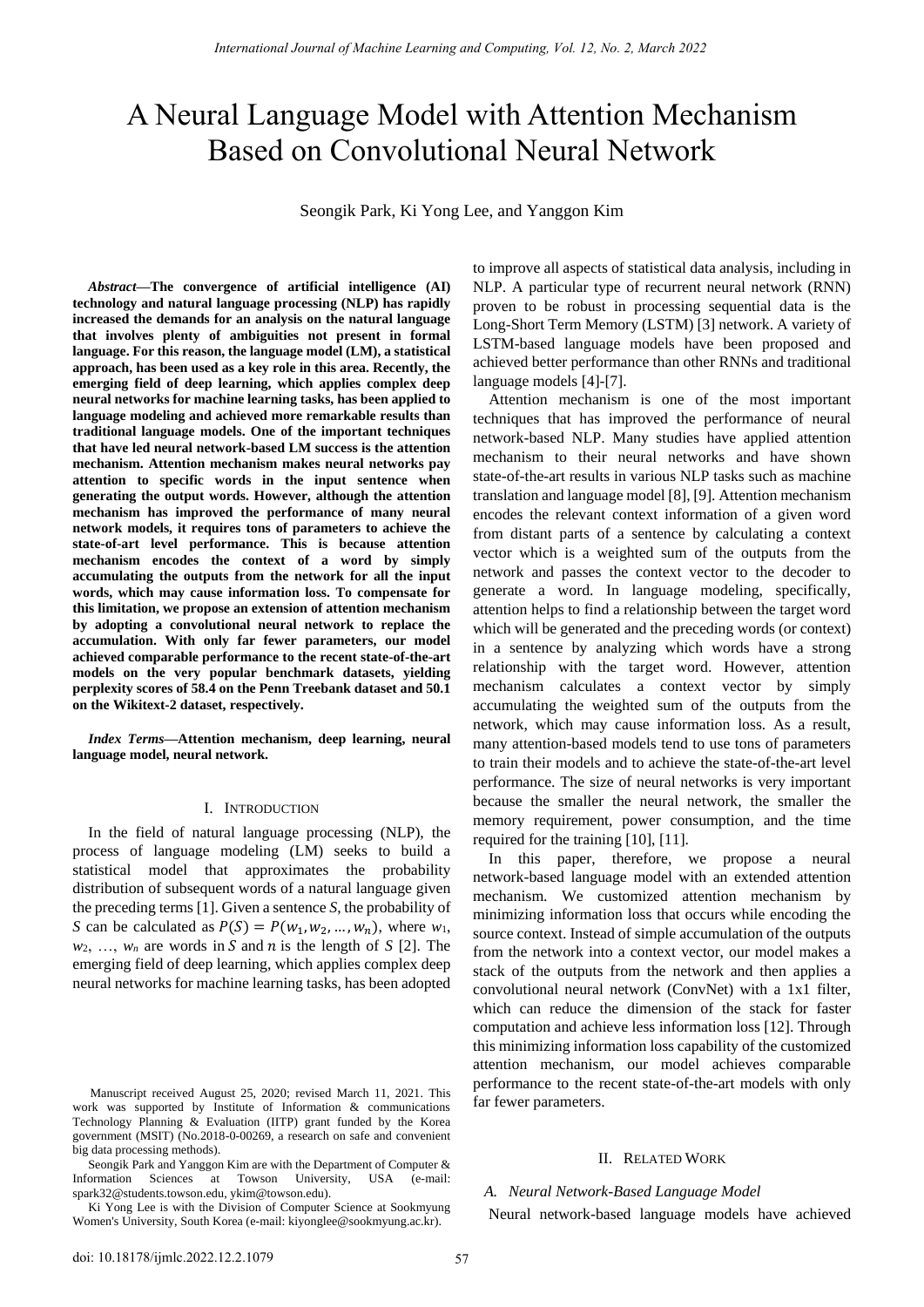remarkable results compared to traditional language models. One of the most important techniques which have led to the success of applying a neural network to the LM is the recurrent neural network (RNN). RNN uses its internal memory (or cell) to process input sequences of arbitrary length. As a result, RNN can be applied to many NLP-based tasks such as speech recognition and language modeling. Currently, Long-Short Term Memory (LSTM) [3] has frequently been used instead of the traditional RNN. Using LSTM allows the network to continue learning over many time steps by learning long-term dependencies using internal cell states. Many LSTM-based language models [4]-[7] have shown improvement over RNN-based language models.

LSTM's cell contains two states named hidden state at time step *t*,  $h_t$ , and the cell state at time step *t*,  $C_t$ .  $h_t$  and  $C_t$ memorize preceding information and carry it toward the cascading cells. However, it is hard to memorize all the information of preceding cells because each of them is represented by only one matrix. Consequently, this can cause a vanishing memory problem. This has led attention mechanism being proposed and applied to RNN-based neural networks for many NLP tasks.

## *B. Attention Mechanism*

Attention is one of the most influential ideas in deep learning. The purpose of the attention is to make a model pay attention to the important areas such as contexts in NLP and objects in computer vision tasks. Fig. 1 shows an example of the attention mechanism applied on an object detection task. The attention mechanism in this example helps the model focus on the areas that contain important information for object detection.



Fig. 1. An example of attention mechanism for an object detection task in Zhao, Bo, *et al*. [13].



Fig. 2. An example of attention mechanism for a NLP task in Bahdanau *et al.* [14].

The attention mechanism in NLP was originally proposed in the "encoder-decoder" architecture for neural machine translation [14]. The encoder-decoder model encodes the input sequence to one fixed length vector and decodes the vector to generate the output sentence. Attention in the encoder-decoder model helps to find which parts of the input words are relevant to each word in the output sentence from the encoded vector, allowing modeling of dependencies regardless of their distance in the input or output sentences. As shown in Fig. 2, given input words  $x$ , the encoder-decoder model generates its output  $y$  from hidden state  $s$  which is calculated as  $s_i = f(s_{i-1}, y_{i-1}, c_i)$ . The context vector c for the current output word is calculated as  $c_i = \sum_{j=1}^{T_x} h_j \alpha_{ij}$ where  $T$  is the number of words in the input sentence,  $a_{ij}$  is an attention weight and  $h_i$  is a sequence of annotations to which an encoder maps the input sentence [14]. This context vector summarizes the meaning of the whole input sentence for the current output word.

The attention mechanism has been applied to many different NLP-based approaches. Self-attention [8] was introduced for machine translation task. A self-attention module computes the relationship at a position in a sequence by paying attention to all positions and taking their weighted average in an embedding space. In addition, BERT [9], a deep learning model that has given state-of-the-art results on a wide variety of natural language processing tasks, also applied self-attention mechanism to its model. Even though they showed remarkable performances, the problem of information loss is still remaining because of its simple accumulation process for the calculation of the context vector *c* described earlier. As a result, many attention-based models tend to use tons of parameters to achieve the state-of-the-art level performance.

## III. SYSTEM ARCHITECTURE

#### *A. Proposed Language Model*

Fig. 3 shows the architecture of the proposed language model. ConvNet in the figure represents a convolutional neural network that performs a convolution operation with a  $1 \times 1$  filter stride by 1 at a time. Batch norm and fc denote a batch normalization layer and a fully-connected layer, respectively. Finally,  $\oplus$  is the element-wise matrix addition operator.



Fig. 3. Proposed architecture with an example sentence.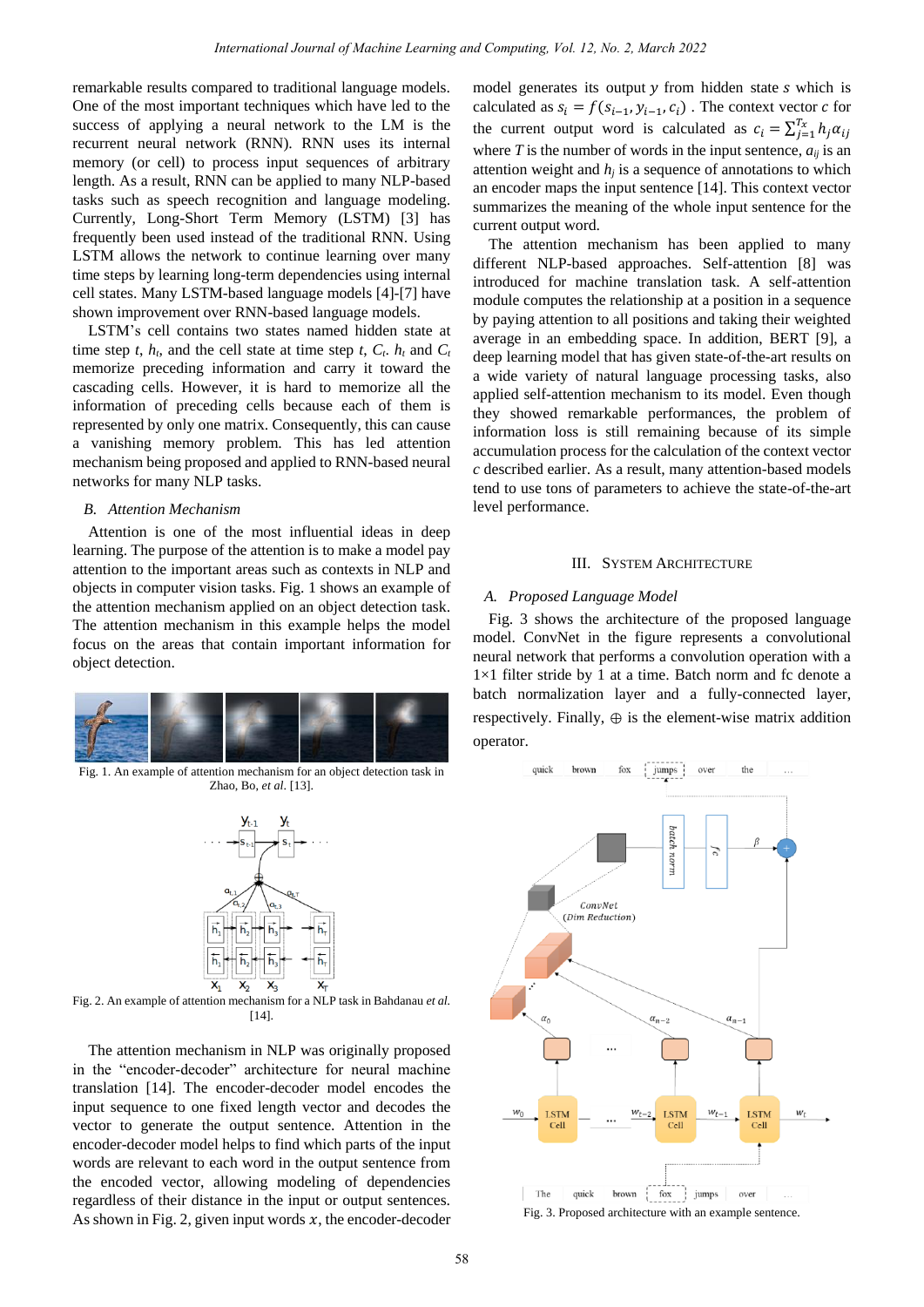Our proposed model employs the basic idea of the attention mechanism described in Section II.B. That is, when predicting the next possible word given its preceding words in a sentence, it focuses and decides which preceding words have a strong relationship with the predicting word by adopting the attention mechanism. Basically, the attention mechanism accumulates feature maps (i.e., hidden states) into a 2-D matrix which is called a context vector. In contrast, our model *stacks* feature maps into a 3-D matrix. However, using a 3-D matrix as a parameter for further calculation causes a dimensional inequality problem since its dimension is different from that of the feature map (i.e., 2-dimensions), which resulted from the last inputted word. Therefore, a *ConvNet* with a 1×1 filter is applied to reduce the dimension of the stack so that the dimension of the stack is reduced to that of the feature map. The implication of dimensionality reduction is to exclude unimportant information from the preceding words, which is similar to what the attention mechanism does. After applying the *ConvNet*, the batch normalization layer (*batch norm*) normalizes the dimensionreduced preceding information to decrease the dependency of weights initialization and to prevent the overfitting problem. A fully-connected layer (*fc*) is applied to match the shape of the result with the last feature map. Finally, the result from our customized attention is added to the last feature map.

## *B. Layers in Proposed Model*

## *1) Embedding & LSTM layer*

Because the neural network only takes numerical values as its input, word embedding, a technique to convert textual data to vector representation [2], [6], [7], [15], [16], is required. We employ the word embedding layer at the very first position of our model to transform words into vectors. Let refer to the word vocabulary that stores every presented word in our dataset. Given a word  $w_t$  at time step  $t$ ,  $w_t$  is converted into a vector and transformed into matrix  $x_t$  with size  $n \times k$ , where *n* is the size of *V* and *k* is the dimensionality of embedding.

LSTM solves the problem of learning long dependencies by using memory cells at each time step. LSTM mainly contains three gates, i.e., input gate *I*, forget gate *f*, and output gate *o* at each cell. At time step *t*, LSTM takes an embedded word as input  $x_t$  and calculates the hidden state  $h_t$  and cell state  $C_t$  via the following:

$$
i_t = \sigma(W_i \odot [h_{t-1}, x_t] + b_i),
$$
  
\n
$$
f_t = \sigma(W_f \odot [h_{t-1}, x_t] + b_f),
$$
  
\n
$$
o_t = \sigma(W_o \odot [h_{t-1}, x_t] + b_o),
$$
  
\n
$$
g_t = tanh(W_c \odot [h_{t-1}, x_t] + b_c),
$$
  
\n
$$
C_t = f_t \odot C_{t-1} + i_t \odot g_t,
$$
  
\n
$$
h_t = o_t \odot tanh(C_t),
$$
\n(1)

where  $W_i$ ,  $W_f$ ,  $W_o$ , and  $W_c$  are the weights,  $b_i$ ,  $b_f$ ,  $b_o$ , and  $b_c$  are the biases,  $h_{t-1}$  is the old hidden state, and  $C_{t-1}$  is the old cell state. Operator  $\odot$  is the element-wise matrix multiplication, and  $\sigma(*)$  and  $tanh(*)$  are non-linearity functions that denote the element-wise sigmoid  $\sigma(x)$  =  $\frac{1}{1+e^{-x}}$  and hyperbolic-tangent  $tanh(x) = \frac{2}{1+e^{-2x}} - 1$ , respectively.

#### *2) Convolutional attention layer*

The attention mechanism originally computes a weighted sum of feature maps, where each feature map *ht* has a weight  $a_t$ , and accumulates them into a context vector c. Here,  $0 \le a_t$  $\leq$  1 and their total sum is 1. Compared to this, the proposed approach makes a stack of feature maps. Each feature map *h<sup>t</sup>* at time step  $t$  is multiplied with  $\alpha_t$  and stacked into a 3-D matrix called the context map *c<sup>m</sup>* as:

$$
c_m = stack(h_1\alpha_1, h_2\alpha_2, \dots, h_T\alpha_T). \tag{2}
$$

After that, to deal with the inequality of dimensions, a convolutional neural network with a 1×1 filter [17], [18] is applied to reduce the dimension of the context map *cm*. This convolutional neural network with a 1×1 filter is well known for faster computation and less information loss [12]. With context map *cm*, a convolutional neural network performs a convolutional operation with a 1×1 filter stride by 1 at a time. The padding is unnecessary, because the convolutional neural network has the exact same output size as the input, unlike a 3×3 filter, which is the most common filter size for convolutional neural networks. The output size *w<sup>o</sup>* can be calculated by the following:

$$
w_o = \frac{w_i - f + 2p}{s} + 1,\tag{3}
$$

where  $w_i$  is the size of the width of an input,  $f$  is the size of the filter, *p* is the size of the padding, and *s* is the size of the stride. According to (3), no matter what the size of input  $w_i$  is, the size of output  $w<sub>o</sub>$  is always exactly the same as  $w<sub>i</sub>$ , since f is 1, *p* is 0 and *s* is 1. In addition, the purpose of this convolution is the dimensionality reduction, thus a pooling layer is also unnecessary. In order to compute the dimension-reduced context map, i.e., the new context vector  $c$  obtained from the context map *cm*, the convolution layer sums up the contributions:

$$
c = \sum_{x=0}^{rows columns} \sum_{y=0}^{depth} w_{x,y,z} \cdot c_{m(i-x,j-y,k-z)}.
$$
 (4)

Here,  $c_{m(i,j,k)}$  represents the element at the *i*th row, the *j*th column, and the  $k$ th depth in  $c_m$ . This convolutional layer with a 1x1 filter reduces the dimensionality of a context map  $c_m$  into c. In addition, the 1x1 filter is trained by the network so that the network can decide which information can remain, replacing the simple accumulation process of the traditional attention mechanism. The output of this convolutional layer is passed to the following batch normalization (*batch norm*) and fully-connected layer (*fc*).

Batch normalization is one of the ideas to prevent the gradient vanishing and the gradient exploding problems by normalizing layer inputs to reduce internal covariate shift [19]. We adopt *batch norm* at the end of the convolutional layer to accelerate the training rate and to prevent overfitting. *fc* is used to match the shape of  $c$  to  $h_t$ , and  $\beta$  is a trainable weight which is used to calculate an attention vector from the result of  $fc$ . We recommend to initialize both  $fc$  and  $\beta$  with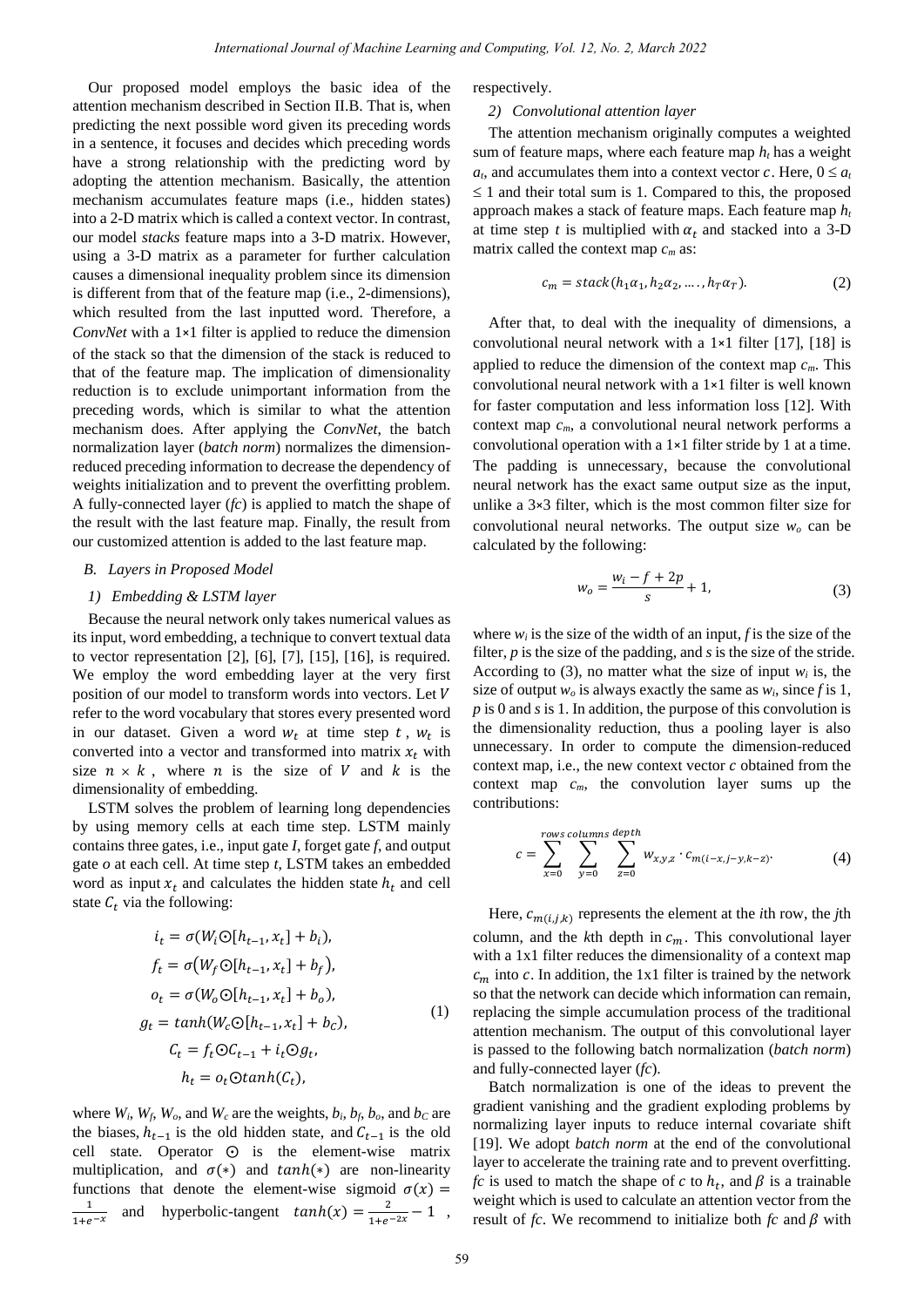Xavier Initialization [20] which initializes the weights from a distribution with zero mean and variance  $2/(n_{in} + n_{out})$ where  $n_{in}$  and  $n_{out}$  are respectively the number of inputs and outputs of the layer, otherwise the gradient of the network tends to exploding.

Afterwards, an attention vector is calculated by multiplying the result from  $fc$  and  $\beta$ . Finally, the attention vector is used to calculate the final result by adding to  $h_t$ . Once the new  $h_t$  is calculated, the softmax function, which converts the vector of arbitrary real values to another vector in which each element is in the range 0 to 1 where the total sum is 1, calculates the output to obtain probability distribution over the next word.

## IV. EXPERIMENT

#### *A. Dataset*

The Penn Treebank (PTB) dataset [21] is one of the most popular benchmark datasets to measure the quality and performance of the language models. This PTB dataset was preprocessed by Mikolov *et al*. [15]. They replaced rare words such as names of persons and companies with a special symbol '<unk>' and numerical words such as age and date with a symbol 'N', which are hard to be predicted by language models because of its uniqueness. The Wikitext-2 dataset [22] is also a very popular benchmark dataset. Compared to PTB dataset, Wikitext-2 dataset, which is extracted from Wikipedia articles, has been proposed as a more realistic benchmark containing numbers, cases, and punctuations.

TABLE I: THE PENN TREEBANK AND WIKITEXT-2 DATASET

|             |       | <b>PTB</b> |      | Wikitext-2 |        |      |  |
|-------------|-------|------------|------|------------|--------|------|--|
|             | Train | Valid      | Test | Train      | Valid  | Test |  |
| Articles    | 2,000 | 155        | 155  | 600        | 60     | 60   |  |
| Tokens      | 930K  | 74K        | 82K  | 2M         | 211K   | 238K |  |
| # of Vocab* |       | 10,000     |      |            | 33,231 |      |  |
| $OoV^*$     | 4.8%  |            |      | 2.6%       |        |      |  |

<sup>\*#</sup> of Vocab: Number of words in the vocabulary \*\*OoV: Out-of-Vocabulary

As shown in Table I, the preprocessed PTB dataset is composed of 930K words in the training set, 74K words in the validation set, and 82K words in the test set, respectively. Wikitext-2 dataset consists of 2M tokens for training set, 211K for validation, and 238K tokens for test set. We conducted this experiment on both preprocessed PTB dataset and Wikitext-2 dataset.

## *B. Evaluation and Discussion*

#### *1) Evaluation and comparison*

Perplexity (*PPL*) is a well-known measurement for language modeling, indicating how well a probability model predicts a sample. *PPL* is the exponential of the average negative log-likelihood. Given words  $w_1$ ,  $w_2$ , ...,  $w_m$  in a sentence *S*, *PPL* is calculated as:

$$
\mathcal{L} = -\frac{1}{m} \sum_{i=1}^{m} \log_e P(w_i),
$$
\n
$$
PPL = e^{\mathcal{L}},
$$
\n(5)

where *m* is the number of words in *S* and  $P(w_i)$  is the likelihood of  $w_i$ . A lower *PPL* indicates better performance. In this experiment, we evaluated our model based on *PPL* score.

We first evaluated our approach and compared with the traditional LSTM model. Table II shows the performance of models based on *PPL* score. As shown in Table II, *PPL* scores for the test set have been improved from 115.0 to 58.4 for PTB dataset and from 143.0 to 50.1 for Wikitext-2 dataset. There is about 50% and 65% of improvement, respectively. This result shows that applying our approach to the traditional LSTM based language model is able to improve the performance in terms of PPL with only a small amount of network size increased.

TABLE II: COMPARISON OF PERFORMANCE BASED ON *PPL* SCORE

|                 |             | PTB  |         |       | Wikitext-2 |        |
|-----------------|-------------|------|---------|-------|------------|--------|
|                 | <b>LSTM</b> | Ours | $Imp.*$ | LSTM  | Ours       | lmp.   |
| Valid           | 119.2       | 61.3 | 48.55%  | 150.2 | 53.7       | 64.25% |
| Test            |             | 58.4 | 49.17%  | 143.0 | 50.1       | 64.97% |
| *Imp.: Improved |             |      |         |       |            |        |

Table III shows the comparison of performance with various recent studies based on *PPL* score. *FRAGE + AWD-LSTM-MoS + dynamic eval* in Table III is referred to as the state-of-the-art performance for both PTB and Wikitext-2 dataset. Even though our proposed approach does not achieve the state-of-the-art performance, it shows reasonable *PPL* score considering the number of parameters required to train the model. For PTB dataset, our model requires only 8M number of parameters to achieve 58.46 *PPL* score. The state-of-the-art *PPL* is 46.54, and that model requires 22M number of parameters. Similarly, with the same amount of parameters as used for PTB dataset, the proposed model shows 50.1 *PPL* score for Wikitext-2 dataset. Compared to the state-of-the-art model which requires 35M for the training, our model requires a much smaller number of parameters yet achieves relatively reasonable performance.

TABLE III: COMPARISON OF PERFORMANCE WITH STATE-OF-THE-ART MODELS BASED ON PPL SCORE

| TADLE III. COMPARISON OF FERFORMANCE WITH STATE-OF-THE-ART MODELS DASED ON FFL SCORE |            |       |             |            |       |            |  |
|--------------------------------------------------------------------------------------|------------|-------|-------------|------------|-------|------------|--|
| <b>Models</b>                                                                        | <b>PTB</b> |       |             | Wikitext-2 |       |            |  |
|                                                                                      | Valid      | Test  | # of Param* | Valid      | Test  | # of Param |  |
| Variational RHN                                                                      | 82.62      | 78.29 | 32M         |            |       |            |  |
| (Zilly et al. 2016)                                                                  |            |       |             |            |       |            |  |
| Transformer-XL                                                                       | 56.72      | 54.52 | 24M         |            |       |            |  |
| (Zihang <i>et al.</i> 2019)                                                          |            |       |             |            |       |            |  |
| AWD-LSTM-DOC                                                                         | 54.12      | 52.38 | 23M         | 60.29      | 58.03 | 37M        |  |
| (Takase, S. <i>et al.</i> 2018)                                                      |            |       |             |            |       |            |  |
| $AWD-LSTM-DOC + Partial Shuffle$                                                     | 53.79      | 52.0  | 23M         | 60.16      | 57.85 | 37M        |  |
| (Ofir Press, 2019)                                                                   |            |       |             |            |       |            |  |
| $FRAGE + AWD\text{-}LSTM\text{-}MoS + dynamic eval$                                  | 47.38      | 46.54 | 22M         | 40.85      | 39.14 | 35M        |  |
| (Gong, C. et al. 2018)                                                               |            |       |             |            |       |            |  |
| Ours                                                                                 | 61.33      | 58.46 | <b>8M</b>   | 53.7       | 50.1  | 8M         |  |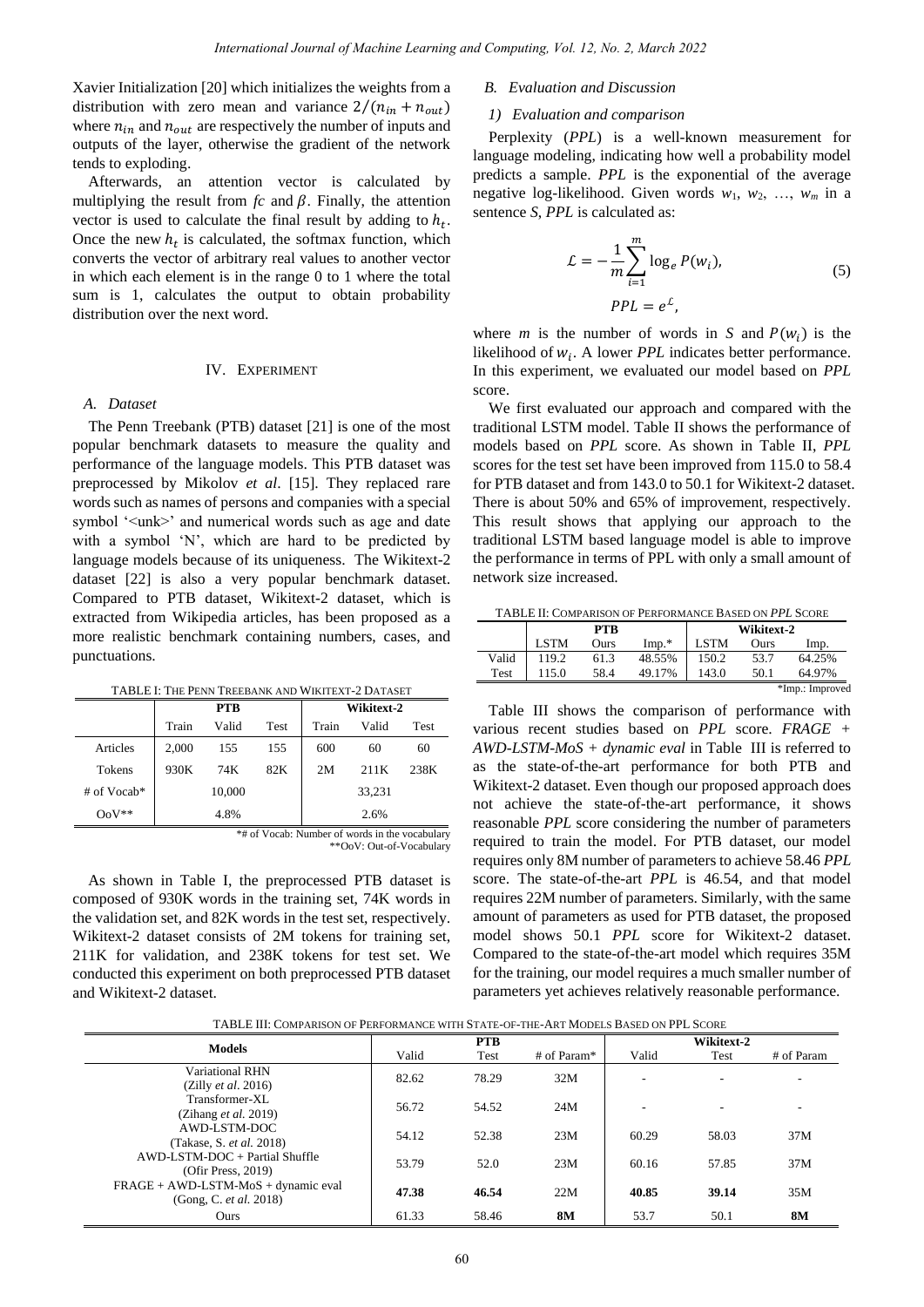## *2) Discussion*

The size of neural networks is a very important matter. The smaller the neural network, the smaller the memory requirement, power consumption, and the time required for the training. Han *et al.* [10] mentioned neural networks are both computationally intensive and memory intensive, making them difficult to deploy on embedded systems with limited hardware resources. Schwartz *et al*. [11] also argue that the financial cost of the computations can make it difficult for academics, students, and researchers, in particular those from emerging economies, to engage in deep learning research. They also define and advocate the use of Green AI referring to AI research that yields novel results without increasing computational cost instead of Red AI which seeks to obtain state-of-the-art results in accuracy (or related measures) through the use of massive computational power. These researches show that our proposed model may outperform other state-of-the-art models in terms of resource efficiency.

#### V. CONCLUSION

We proposed a neural language model based on LSTM network with an extended attention mechanism to mitigate information loss resulting from the simple accumulation process of the traditional attention mechanism. Our model makes a stack of the outputs from the LSTM network and then applies a convolutional neural network with a 1x1 filter, which can reduce the dimension of the stack for faster computation and less information loss. After that, the newly calculated context vector goes through a batch normalization layer and fully-connected layer to minimize the dependency of weights initialization and to prevent the overfitting problem. We evaluated the performance of our model on the very popular benchmark datasets which are PTB and Wikitext-2 datasets and compared them with the traditional LSTM-based language model and recent studies. Our model improved PPL scores of the traditional LSTM model from 115.0 to 58.4 on PTB and from 143.0 to 50.1 on Wikitext-2 dataset, respectively. In addition, the state-of-the-art model for both PTB and Wikitext-2 datasets requires 22M and 35M number of parameters to achieve the performances. Compared to this, our model only requires 8M number of parameters yet shows relatively reasonable performance.

#### CONFLICT OF INTEREST

The authors declare no conflict of interest.

#### AUTHOR CONTRIBUTIONS

Seongik Park and Yanggon Kim conducted the research; Seongik Park as the first author analyzed the data and wrote the paper; Ki Yong Lee and Yanggon Kim provided suggestions for the research and revised the paper; all authors had approved the final version.

#### **REFERENCES**

[1] Y. Bengio, R. Ducharme, P. Vincent, and C. Jauvin, "A neural probabilistic language model," *Journal of Machine Learning Research*, vol. 3, pp. 1137-1155, Feb. 2003.

- [2] C. Trim. (April 26, 2013). *What is Language Modeling?* [Online]. Available:
	- http://trimc-nlp.blogspot.com/2013/04/language-modeling.html
- [3] H. Sepp and J. Schmidhuber, "Long short-term memory," *Neural Computation*, vol. 9, no. 8, pp. 1735-1780, 1997.
- [4] M. Sundermeyer, R. Schlüter, and H. Ney, "LSTM neural networks for language modeling," in *Proc. Thirteenth Annual Conference of the International Speech Communication Association*, 2012.
- [5] I. Sutskever, O. Vinyals, and Q. V. Le, "Sequence to sequence learning with neural networks," *Advances in Neural Information Processing Systems*, pp. 3104-3112, 2014.
- [6] W. Zaremba, I. Sutskever, and O. Vinyals, "Recurrent neural network regularization," arXiv preprint arXiv: 1409.2329, 2014.
- [7] J. G. Zilly, R. K. Srivastava, J. Koutn k, and J. Schmidhuber, "Recurrent highway networks," arXiv preprint arXiv: 1607.03474, 2016.
- [8] A. Vaswani, N. Shazeer, N. Parmar, J. Uszkoreit, L. Jones *et al*., "Attention is all you need," *Advances in Neural Information Processing Systems*, 2017, pp. 5998-6008.
- [9] J. Devlin, M. W. Chang, K. Lee, and K. Toutanova, "Bert: Pre-training of deep bidirectional transformers for language understanding," arXiv preprint arXiv: 1810.04805, 2018.
- [10] S. Han, H. Mao, and W. J. Dally, "Deep compression: Compressing deep neural networks with pruning, trained quantization and huffman coding," arXiv preprint arXiv: 1510.00149, 2015.
- [11] R. Schwartz, J. Dodge, N. Smith, and O. Etzioni, "Green AI," arXiv preprint arXiv: 1907.10597, 2019.
- [12] C. Szegedy, W. Liu, Y. Jia *et al*., "Going deeper with convolutions," in *Proc. the IEEE Conference on Computer Vision and Pattern Recognition*, 2015, pp. 1-9.
- [13] B. Zhao, X. Wu, J. Feng, Q. Peng, and S. Yan, "Diversified visual attention networks for fine-grained object classification," *IEEE Transactions on Multimedia*, vol. 19, no. 6, pp. 1245-1256, 2017.
- [14] B. Dzmitry, K. Cho, and Y. Bengio, "Neural machine translation by jointly learning to align and translate," arXiv preprint arXiv: 1409.0473, 2014.
- [15] T. Mikolov, M. Karafiát, L. Burget, J. Černocký, and S. Khudanpur, "Recurrent neural network based language model," in *Proc. Eleventh Annual Conference of the International Speech Communication Association*.
- [16] M. Tomas *et al.*, "Distributed representations of words and phrases and their compositionality," *Advances in Neural Information Processing Systems*, 2013.
- [17] S. Park, J. H. Song, and Y. Kim, "A neural language model for multi-dimensional textual data based on CNN-LSTM network," in *Proc. 2018 19th IEEE/ACIS International Conference on Software Engineering, Artificial Intelligence, Networking and Parallel/Distributed Computing*, 2018, pp. 212-217.
- [18] M. Lin, Q. Chen, and S. Yan, "Network in network," arXiv preprint arXiv: 1312.4400, 2013.
- [19] S. Ioffe and C. Szegedy, "Batch normalization: Accelerating deep network training by reducing internal covariate shift," arXiv preprint arXiv: 1502.03167, 2015.
- [20] X. Glorot and Y. Bengio, "Understanding the difficulty of training deep feedforward neural networks," in *Proc. the Thirteenth International Conference on Artificial Intelligence and Statistics*, 2010, pp. 249-256.
- [21] M. P. Marcus, M. A. Marcinkiewicz, and B. Santorini, "Building a large annotated corpus of English: The Penn Treebank.' *Computational Linguistics*, vol. 19, no. 2, pp. 313-330, 1993.
- [22] S. Merity, C. Xiong, J. Bradbury, and R. Socher, "Pointer sentinel mixture models," CoRR,abs/1609.07843, 2016.

Copyright © 2022 by the authors. This is an open access article distributed under the Creative Commons Attribution License which permits unrestricted use, distribution, and reproduction in any medium, provided the original work is properly cited  $(CC BY 4.0)$ .



**Seongik Park** received his B.S. degree in computer science from National Institute for Lifelong Education, Republic of Korea in 2012 and M.S. and D.Sc. degrees in computer science and information technology from Towson University, Maryland, USA in 2016 and 2020, respectively. His research interests include deep learning, natural language process, machine learning, big data and data mining.